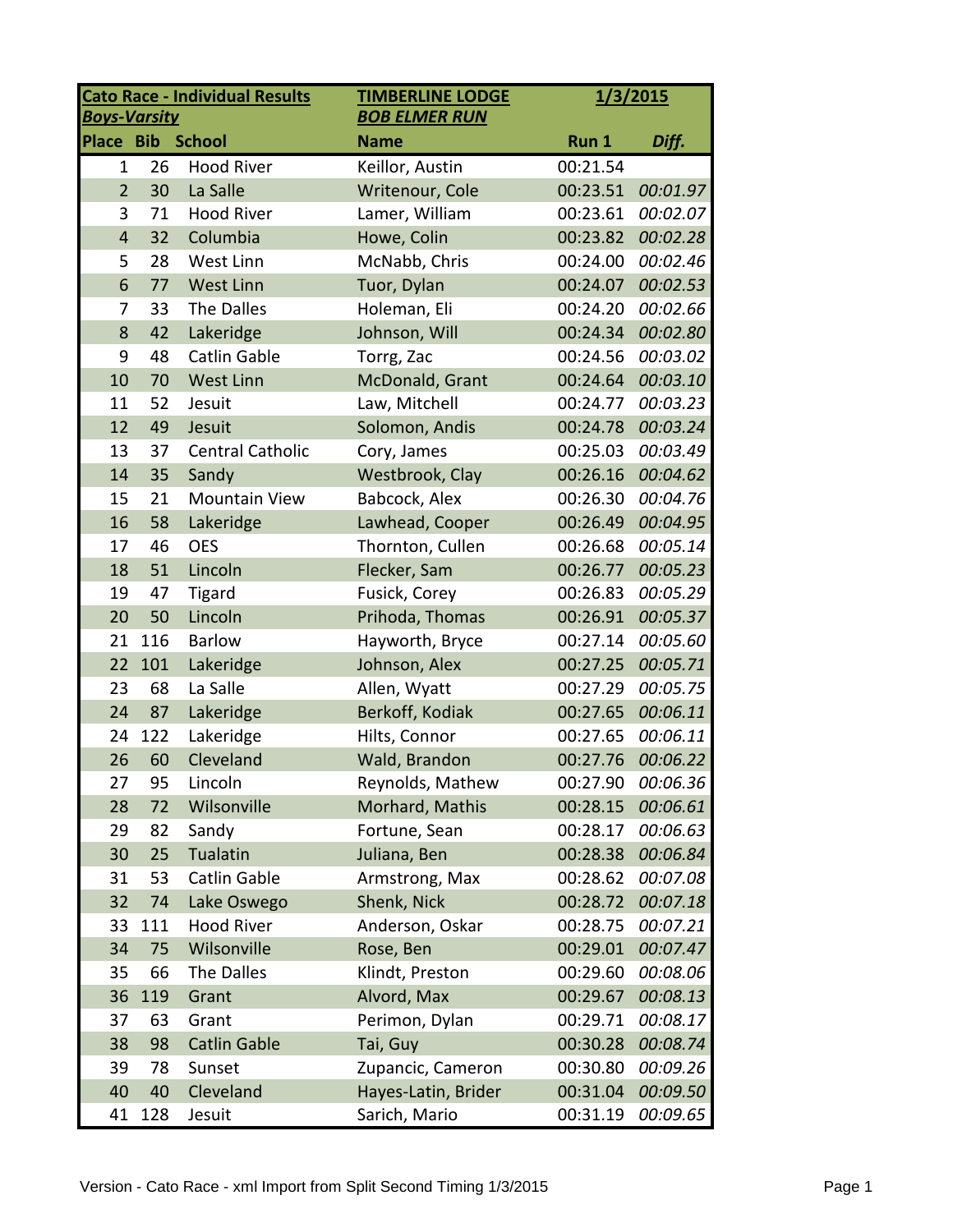| 42 | 36  | Grant                   | Hawley-Blue, Finn   | 00:31.24   | 00:09.70 |
|----|-----|-------------------------|---------------------|------------|----------|
| 43 | 136 | Lake Oswego             | Huek, Jan           | 00:31.40   | 00:09.86 |
| 44 | 96  | Jesuit                  | Christensen, Andrew | 00:31.45   | 00:09.91 |
| 45 | 114 | <b>Hood River</b>       | FitzSimons, Tucker  | 00:32.02   | 00:10.48 |
| 46 | 38  | Aloha                   | Mendyke, Darwin     | 00:32.37   | 00:10.83 |
| 47 | 55  | <b>OES</b>              | Chang, Evan         | 00:32.67   | 00:11.13 |
| 48 | 34  | <b>Beaverton</b>        | Lamb, Travis        | 00:32.87   | 00:11.33 |
| 49 | 108 | <b>Barlow</b>           | Hayworth, Bryce     | 00:32.98   | 00:11.44 |
| 50 | 134 | Sunset                  | Bigio, Marco        | 00:33.02   | 00:11.48 |
| 51 | 121 | Wilson                  | Duley, Spencer      | 00:33.26   | 00:11.72 |
| 52 | 112 | Lake Oswego             | Fender, Lucas       | 00:34.15   | 00:12.61 |
| 53 | 106 | <b>Beaverton</b>        | Lewis, John         | 00:36.16   | 00:14.62 |
| 54 | 41  | Wilson                  | Anuta, David        | 00:36.25   | 00:14.71 |
| 55 | 90  | <b>OES</b>              | Johnston, Will      | 00:36.39   | 00:14.85 |
| 56 | 76  | <b>Hood River</b>       | Sutherland, Charlie | 00:36.40   | 00:14.86 |
| 57 | 100 | <b>OES</b>              | Byrd, Lewis         | 00:36.66   | 00:15.12 |
| 58 | 103 | <b>Central Catholic</b> | Gall, Calvin        | 00:36.91   | 00:15.37 |
| 59 | 61  | Clackamas               | Lee, Calvin         | 00:36.98   | 00:15.44 |
| 60 | 59  | Wilson                  | Sautter, Kyle       | 00:37.27   | 00:15.73 |
| 61 | 132 | Sandy                   | Jacobson, Oliver    | 00:37.69   | 00:16.15 |
| 62 | 64  | Sandy                   | Steffey, Ryan       | 00:38.23   | 00:16.69 |
| 63 | 94  | Lincoln                 | Leo, Will           | 00:38.60   | 00:17.06 |
| 64 | 45  | <b>Health Science</b>   | Carillo, Will       | 00:38.92   | 00:17.38 |
| 65 | 89  | Glencoe                 | Creigh, Jack        | 00:39.24   | 00:17.70 |
| 66 | 126 | Lincoln                 | Brinker, Andrew     | 00:40.17   | 00:18.63 |
| 67 | 62  | <b>Central Catholic</b> | Anderson, Sean      | 00:40.43   | 00:18.89 |
| 68 | 31  | <b>Barlow</b>           | Hayworth, Andrew    | 00:43.14   | 00:21.60 |
| 69 | 67  | <b>Barlow</b>           | House, Carsten      | 00:43.61   | 00:22.07 |
| 70 | 43  | Southridge              | Zeller, Ryan        | 00:47.04   | 00:25.50 |
| 71 | 39  | Clackamas               | Hart, Logan         | 00:49.79   | 00:28.25 |
| 72 | 107 | The Dalles              | Carter, Martin      | 00:50.09   | 00:28.55 |
| 73 | 91  | <b>Tigard</b>           | Mills, Tyler        | 00:55.69   | 00:34.15 |
| 74 | 110 | <b>West Linn</b>        | Pool, Brennan       | 00:56.78   | 00:35.24 |
| 75 | 120 | <b>Central Catholic</b> | Minor, Nick         | 00:57.52   | 00:35.98 |
| 76 | 105 | Sandy                   | Whitlock, Noah      | 01:04.78   | 00:43.24 |
| 77 | 131 | Wilson                  | Milton, Charlie     | 01:07.23   | 00:45.69 |
| 78 | 109 | Sunset                  | Heffernan, Mac      | 01:12.84   | 00:51.30 |
| 79 | 88  | Southridge              | Robinson, Kenneth   | 01:22.21   | 01:00.67 |
|    | 23  | <b>Valley Catholic</b>  | Davidson, Ben       | <b>DNS</b> |          |
|    | 24  | Wilsonville             | Esnoz, Jarod        | <b>DSQ</b> |          |
|    | 27  | Sherwood                | Hiser, Stephen      | <b>DNS</b> |          |
|    | 29  | Sunset                  | Davies, Michael     | <b>DNF</b> |          |
|    | 44  | Glencoe                 | Williams, Adam      | <b>DSQ</b> |          |
|    | 54  | <b>Tigard</b>           | Moss, Justin        | <b>DNF</b> |          |